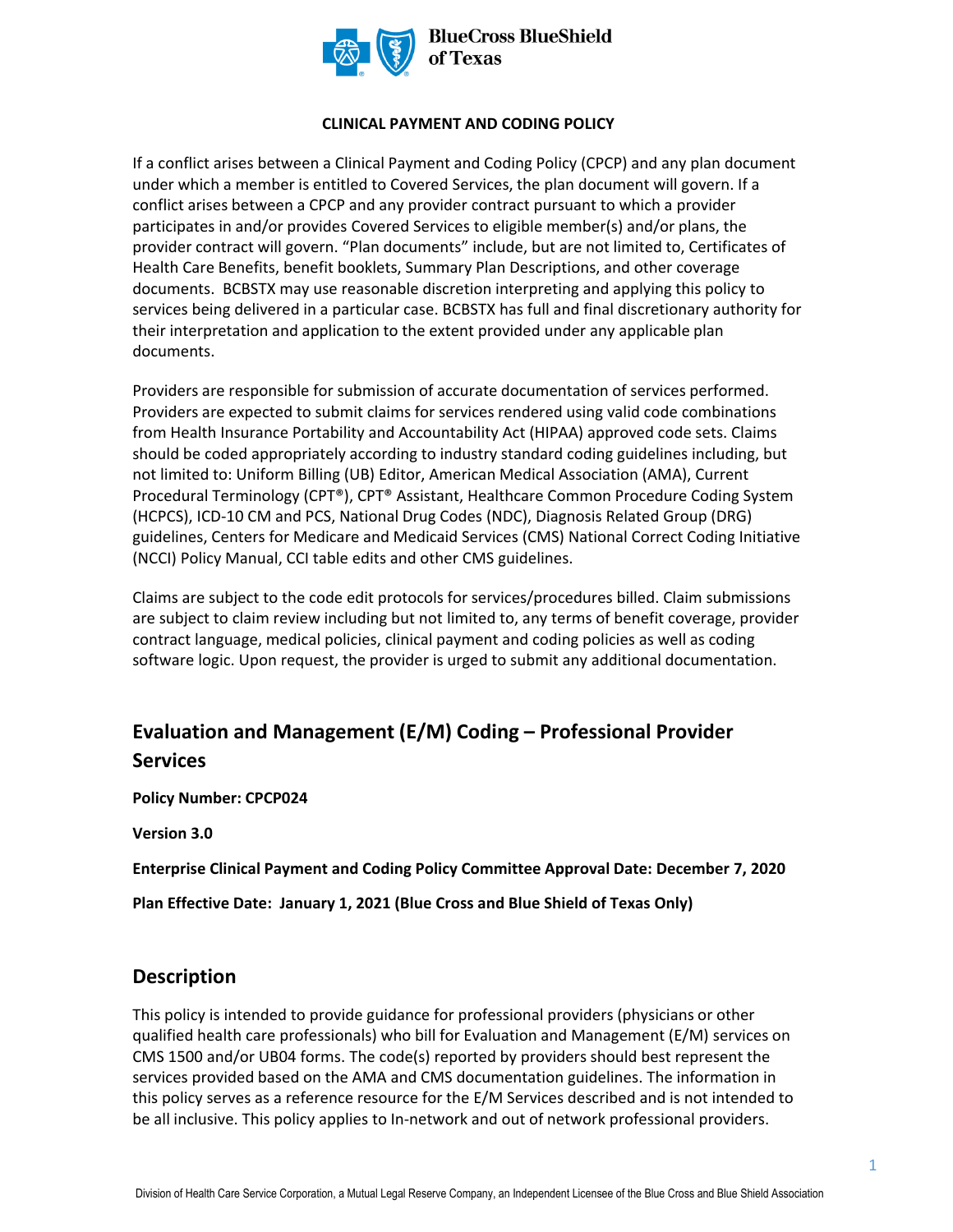

Claim submissions coded with the correct combination of procedure code(s) is critical to minimizing delays in claim(s) processing. Professional claims submissions should contain the appropriate CPT or HCPCS codes and ICD diagnosis codes.

The Plan reserves the right to request supporting documentation. Claims that do not adhere to coding and billing guidelines may result in a denial or reassigned payment rate. Claims are reviewed on a case by case basis.

# **Reimbursement Information:**

The member's medical record documentation of services rendered by the provider must indicate the presenting symptoms, diagnoses and treatment plan, and a written order by the provider. All contents of medical records should be clearly documented, including clinical notes, consultation notes, lab reports, pathology reports and radiology reports.

**Medical records and itemized bills may be requested from the provider for review to validate the level of care rendered and services billed.** Medical records may be reviewed to determine the extent of history, extent of examination performed, complexity of medical decision making (number of diagnoses or management options, amount and/or complexity of data to be reviewed and risk of complications and/or morbidity or mortality) and services rendered. This information, in conjunction with the level of services billed for the level of care rendered, may be reviewed and evaluated to determine if the level of service was appropriately billed.

#### **Professional Level of Service Guideline**

E/M services are broken down into three (3) key components to determine the most appropriate E/M level of care code for services rendered: (i) Extent of History, (ii) Extent of Examination Performed and (iii) Medical Decision-Making Complexity. The three components have different levels outlined within this policy. For additional information that is not captured below, refer to CMS published documentation guidelines for evaluation and management services.

**History** is documented with four types: (i) Problem focused, (ii) Expanded Problem Focused, (iii) Detailed and (iv) Comprehensive. There are four elements required for each type of history: Chief Complaint (CC), History of Present Illness (HPI), Review of Systems (ROS), and Past, Family, and/or Social History (PFSH). The plan follows the CMS Documentation Guidelines for E/M services. The table below depicts the elements required for each type of history; to qualify for a given type of history, all four elements indicated in the row must be met. Note that CC is indicated at all levels.

• CC, ROS, and PFSH may be listed as separate elements or they may be included in the description of the HPI.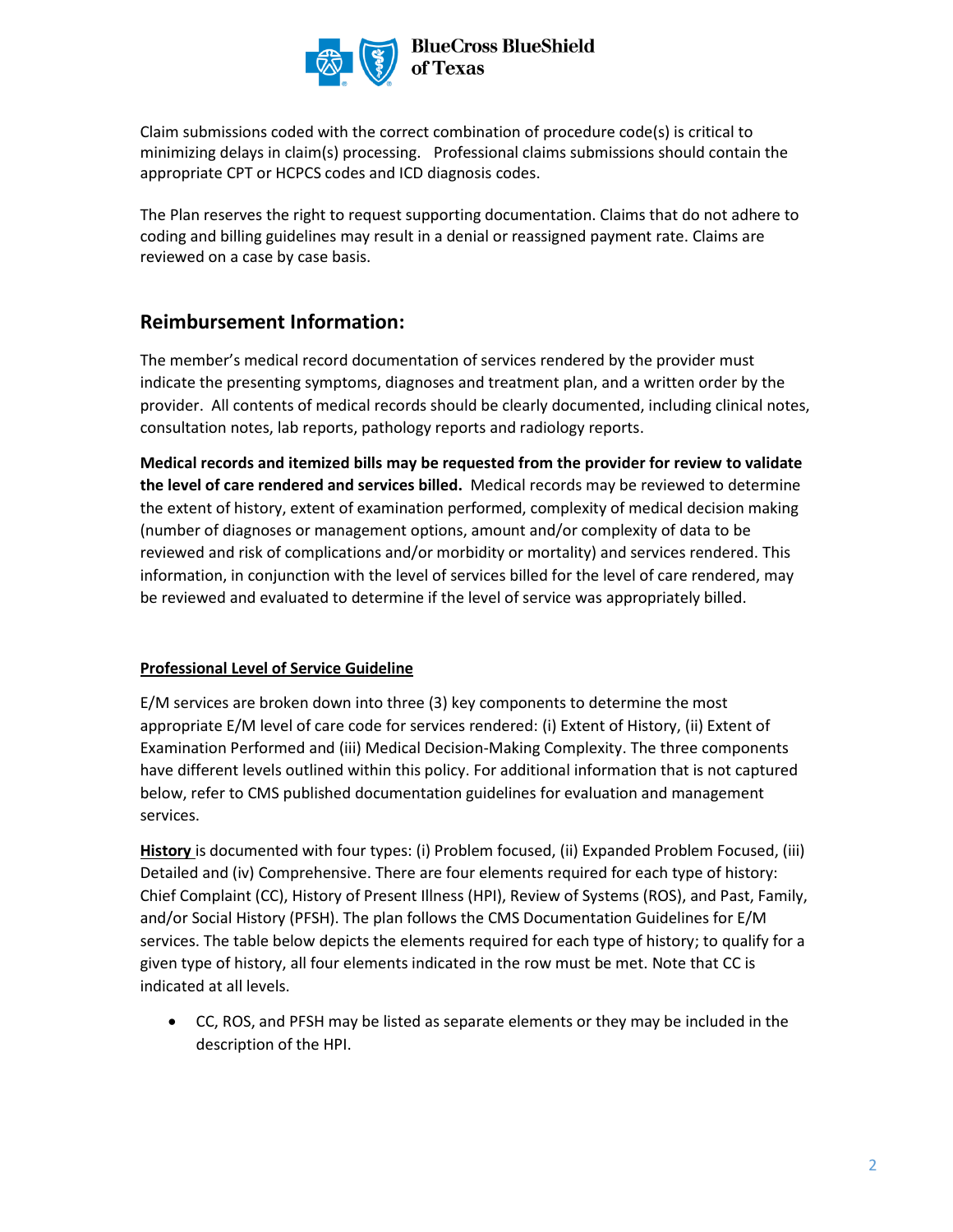

#### **BlueCross BlueShield** of Texas

| <b>Type of History</b>                    | CC       | <b>HPI</b>           | <b>ROS</b>           | <b>PFSH</b> |
|-------------------------------------------|----------|----------------------|----------------------|-------------|
| <b>Problem Focused</b>                    |          | <b>Brief</b>         | N/A                  | N/A         |
| <b>Expanded Problem</b><br><b>Focused</b> | Required | <b>Brief Problem</b> | Problem<br>Pertinent | N/A         |
| <b>Detailed</b>                           |          | Extended             | Extended             | Pertinent   |
| Comprehensive                             |          | Extended             | Complete             | Complete    |

**Exam** is documented with four types of examinations: (i) Problem Focused, (ii) Expanded Problem Focused, (iii) Detailed, and (iv) Comprehensive. As outlined below, the type and extent of the examination performed is based on clinical judgement, member's history and nature of the presenting problem(s).

| Exam | <b>Problem Focused:</b>                                          | <b>Expanded Problem</b>                                                                                                                                       | Detailed:                                                                                                                                                          | Comprehensive:                                                                                                                                                         |
|------|------------------------------------------------------------------|---------------------------------------------------------------------------------------------------------------------------------------------------------------|--------------------------------------------------------------------------------------------------------------------------------------------------------------------|------------------------------------------------------------------------------------------------------------------------------------------------------------------------|
|      | Limited exam of<br>the affected body<br>area or organ<br>system. | Focused:<br>Limited exam of<br>the affected body<br>area or organ<br>system and any<br>other symptomatic<br>or related body<br>area(s) or organ<br>system(s). | <b>Extended exam of</b><br>the affected body<br>area(s) or organ<br>system(s) and any<br>other<br>symptomatic or<br>related body<br>area(s) or organ<br>system(s). | <b>General multi-</b><br>system exam, or<br>complete exam of<br>a single organ<br>system and other<br>symptomatic or<br>related body<br>area(s) or organ<br>system(s). |
|      |                                                                  |                                                                                                                                                               |                                                                                                                                                                    |                                                                                                                                                                        |

**Medical Decision Making** is documented by the complexity of establishing a diagnosis and/or selecting a management option, which is determined by considering these factors:

- The number of possible diagnosis and/or number of management options to be considered.
- The amount and/or complexity of medical records, diagnostic tests, notes, reports or other information that must be obtained and reviewed and analyzed.
- The risk of significant complications, morbidity and/or mortality, as well as comorbidities that are associated with the member's presenting problems, diagnostic procedures and/or possible management options.

The table below shows the types of medical decision making, number of diagnosis or management options, amount and/or complexity of data to be reviewed and the risk of significant complications, morbidity or mortality. To qualify for a specific type of medical decision-making, two of the three elements must either be met or exceeded.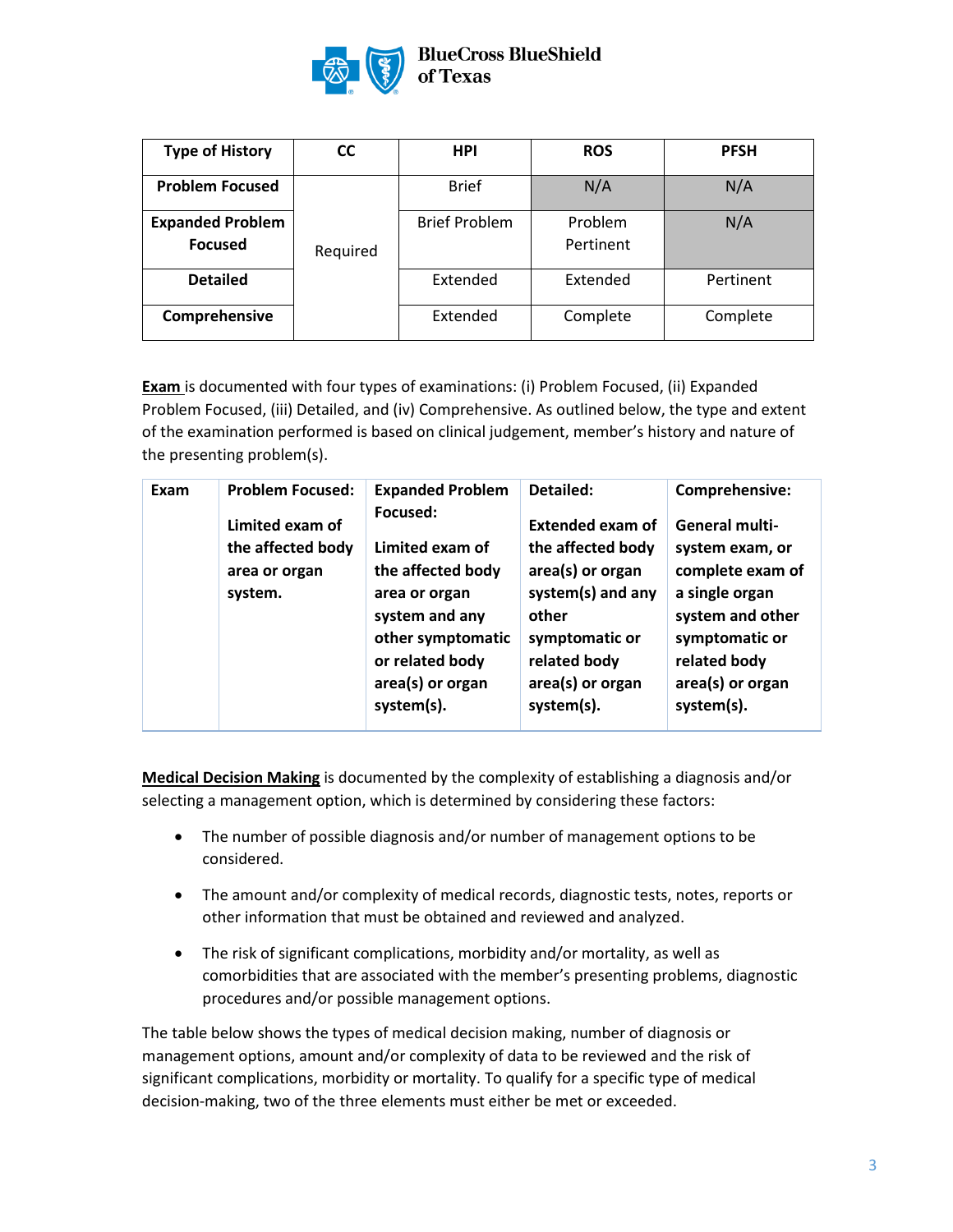

|    | <b>Type of Medical</b><br><b>Decision-Making:</b> | <b>Straight</b><br><b>Forward</b> | <b>Low Complexity</b> | <b>Moderate</b><br><b>Complexity</b> | High<br><b>Complexity</b> |
|----|---------------------------------------------------|-----------------------------------|-----------------------|--------------------------------------|---------------------------|
|    |                                                   |                                   |                       |                                      |                           |
|    | Presenting                                        | 1 self-limited or                 | 2 or more self-       | 1 or more                            | 1 or more                 |
|    | <b>Problems</b>                                   | minor problem.                    | limited or minor      | chronic illnesses                    | chronic illnesses         |
|    |                                                   |                                   | problems.             | with mild                            | with severe               |
|    |                                                   |                                   |                       | exacerbation,                        | exacerbation,             |
|    |                                                   |                                   |                       | progression, or                      | progression, or           |
|    |                                                   |                                   |                       | side effects of                      | side effects of           |
|    |                                                   |                                   |                       | treatment.                           | treatment.                |
| 1. | <b>Number of</b>                                  | Minimal                           | Limited               | Multiple                             | Extensive                 |
|    | <b>Diagnosis or</b>                               |                                   |                       |                                      |                           |
|    | Management                                        |                                   |                       |                                      |                           |
|    | <b>Options:</b>                                   |                                   |                       |                                      |                           |
| 2. | <b>Amount</b>                                     | Minimal or                        | Limited               | Moderate                             | Extensive                 |
|    | and/or                                            | None                              |                       |                                      |                           |
|    | <b>Complexity of</b>                              |                                   |                       |                                      |                           |
|    | Data to be                                        |                                   |                       |                                      |                           |
|    | <b>Reviewed</b>                                   |                                   |                       |                                      |                           |
| 3. | <b>Risk of</b>                                    | Minimal                           | Low                   | Moderate                             | High                      |
|    | <b>Significant</b>                                |                                   |                       |                                      |                           |
|    | Complications,                                    |                                   |                       |                                      |                           |
|    | Morbidity,                                        |                                   |                       |                                      |                           |
|    | and/or                                            |                                   |                       |                                      |                           |
|    | <b>Mortality</b>                                  |                                   |                       |                                      |                           |
|    |                                                   |                                   |                       |                                      |                           |

**E/M CPT Codes -**The inclusion of a code below does not guarantee reimbursement.

For a current list of E/M codes with details including time parameters, refer to the most current version of the American Medical Association (AMA) CPT or HCPCS codebook. This policy does not apply to all E/M codes listed in the E/M section of the CPT Codebook. CPT codes listed below may be subject for review before payment can be made:

**99202, 99203, 99204, 99205, 99211, 99212, 99213, 99214, 99215, 99221, 99222, 99223, 99231, 99232, 99233, 99241, 99242, 99243, 99244, 99245, 99354, 99355, 99356, 99357, 99358, 99359, 99281, 99282, 99283, 99284, 99285, 99417**

**Critical Care** codes **99291** and **99292** are reviewed using the criteria listed in the American Medical Association, CPT Codebook: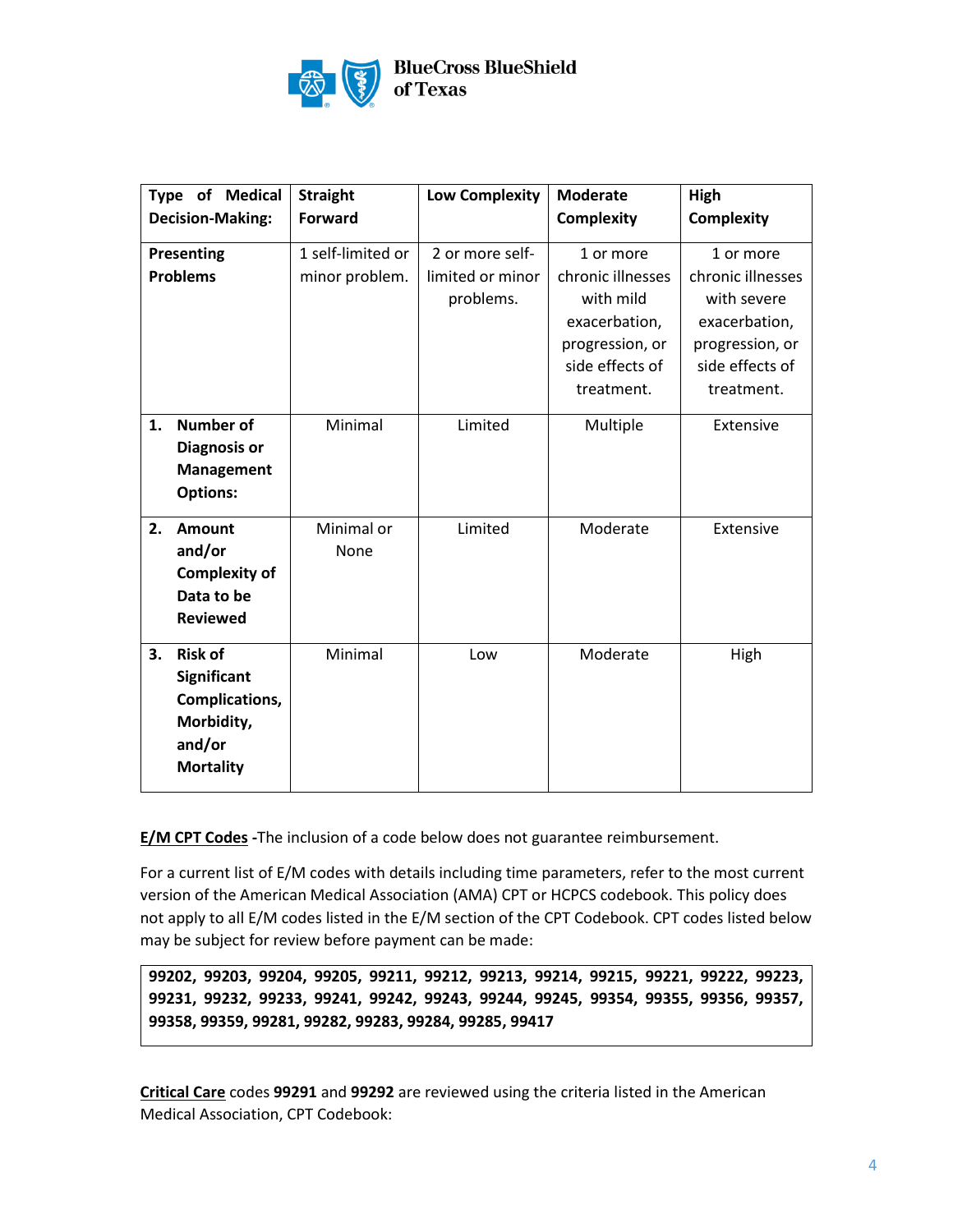

- **99291** Critical Care First Hour: First 30-74 minutes of critical care. There is a 30-minute time requirement for billing of critical care. The administration and monitoring of IV vasoactive medications (such as adenosine, dopamine, labetalol, metoprolol, nitroglycerin, norepinephrine, sodium nitroprusside, continuous infusion (drips), etc. is indicative of critical care.
- **99292** Additional 30 minutes: CPT 99291 plus additional 30-minute increments (beyond the first 74 minutes). Medical records must document the total critical care time.

# **Office or Other Outpatient CPT Codes 99202-99205 (New Patient) and 99212-99215 (Established Patient) ¹**

The E/M office or other outpatient services CPT codes, (99202-99205, 99212-99215) do **not** require documentation of the extent of history or the extent of examination performed components for eligible reimbursement. As of January 1, 2021, the Plan will accept the following:

- **1.** The level of the medical decision making for each service;
	- a. **Medical decision making** is documented by the complexity of establishing the diagnosis and/or management options that are measured by:
		- i. The number of possible diagnosis and/or number of management options to be considered;
		- ii. The amount and/or complexity of medical records, diagnostic tests, notes, reports or other information that must be obtained and reviewed and analyzed;
		- iii. The risk of significant complications, morbidity and/or mortality, as well as comorbidities that are associated with the member's presenting problems, diagnostic procedures and/or possible management options.

## **OR**

**2.** The total time for E/M services performed on the date of the encounter. (See time chart below)

#### **Level of Medical Decision Making (1)**

| <b>Type of Medical Decision-</b><br>Making:                | <b>Straight Forward</b>                                                  |
|------------------------------------------------------------|--------------------------------------------------------------------------|
| <b>CPT Code(s)</b>                                         | 99202- Office/Outpatient Visit New<br>99212- Office/Outpatient Visit Est |
| <b>Presenting Problems</b>                                 | 1 self-limited or minor problem.                                         |
| <b>Number of Diagnosis or</b><br><b>Management Options</b> | Minimal                                                                  |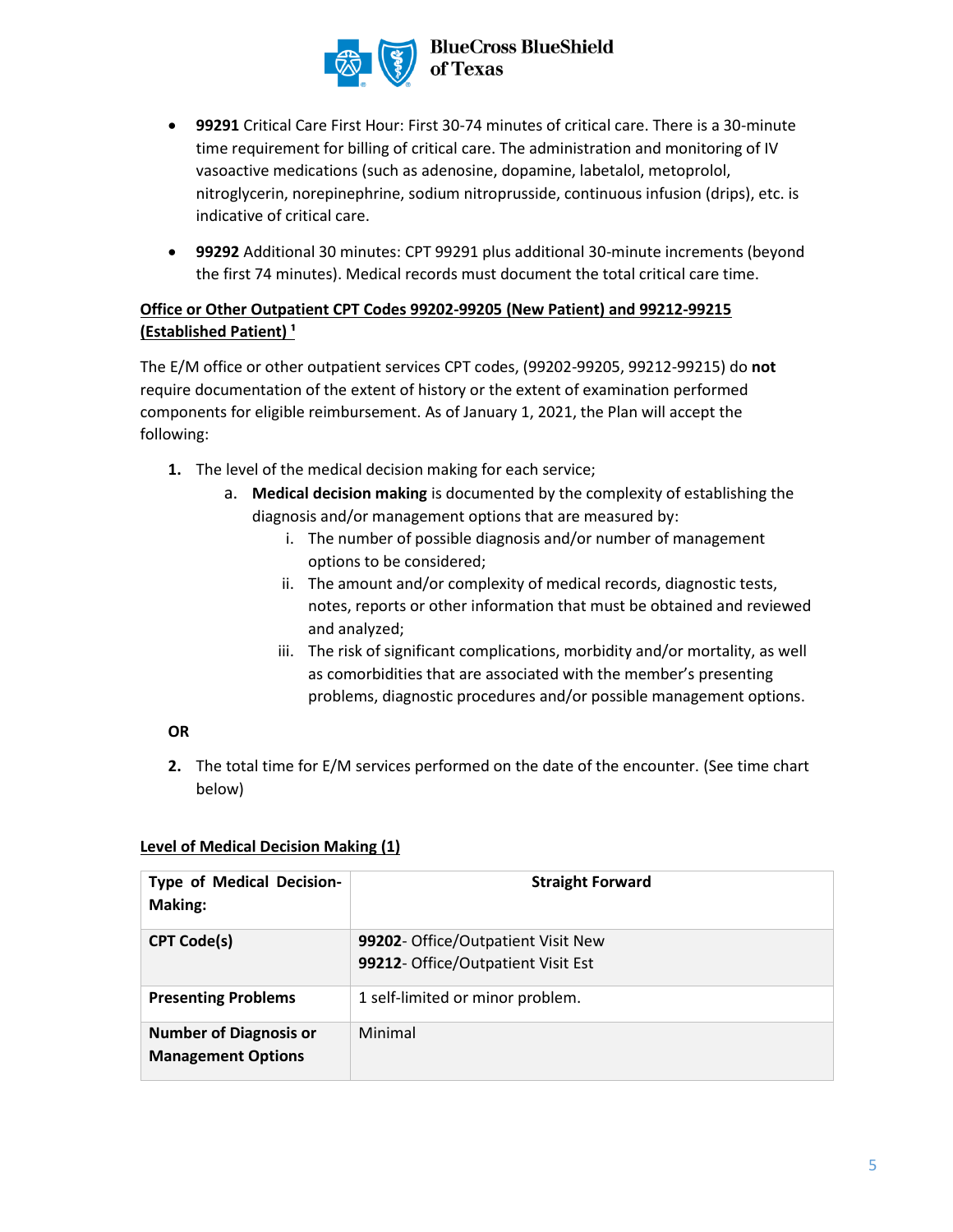

# BlueCross BlueShield<br>of Texas

| Amount and/or<br><b>Complexity of Data to be</b><br><b>Reviewed</b>                | Minimal or None                                                              |
|------------------------------------------------------------------------------------|------------------------------------------------------------------------------|
| <b>Risk of Significant</b><br><b>Complications, Morbidity,</b><br>and/or Mortality | Minimal risk of morbidity from additional diagnostic testing or<br>treatment |

| <b>Type of Medical Decision-</b><br><b>Making:</b>                                 | <b>Low Complexity</b>                                                                                                                   |
|------------------------------------------------------------------------------------|-----------------------------------------------------------------------------------------------------------------------------------------|
| <b>CPT Code(s)</b>                                                                 | 99203- Office/Outpatient Visit New<br>99213- Office/Outpatient Visit Est                                                                |
| <b>Presenting Problems</b>                                                         | 2 or more self-limited or minor problems; or<br>٠<br>1 stable chronic illness; or<br>٠<br>1 acute, uncomplicated illness or injury<br>٠ |
| <b>Number of Diagnosis or</b><br><b>Management Options</b>                         | Low                                                                                                                                     |
| Amount and/or<br><b>Complexity of Data to be</b><br><b>Reviewed</b>                | Limited<br>Must meet criteria <sup>1</sup>                                                                                              |
| <b>Risk of Significant</b><br><b>Complications, Morbidity,</b><br>and/or Mortality | Low risk of morbidity from additional diagnostic testing or<br>treatment                                                                |

| <b>Type of Medical Decision-</b><br>Making:                         | <b>Moderate Complexity</b>                                                                                                                                                                                                                                                                   |
|---------------------------------------------------------------------|----------------------------------------------------------------------------------------------------------------------------------------------------------------------------------------------------------------------------------------------------------------------------------------------|
| <b>CPT Code(s)</b>                                                  | 99204- Office/Outpatient Visit New<br>99214- Office/Outpatient Visit Est                                                                                                                                                                                                                     |
| <b>Presenting Problems</b>                                          | 1 or more chronic illnesses with exacerbation, progression, or<br>$\bullet$<br>side effects of treatment; or<br>2 or more stable chronic illnesses; or<br>1 undiagnosed new problem with uncertain prognosis; or<br>1 acute illness with systemic symptoms; or<br>1 acute complicated injury |
| <b>Number of Diagnosis or</b><br><b>Management Options</b>          | Moderate                                                                                                                                                                                                                                                                                     |
| Amount and/or<br><b>Complexity of Data to be</b><br><b>Reviewed</b> | Moderate<br>Must meet criteria <sup>1</sup>                                                                                                                                                                                                                                                  |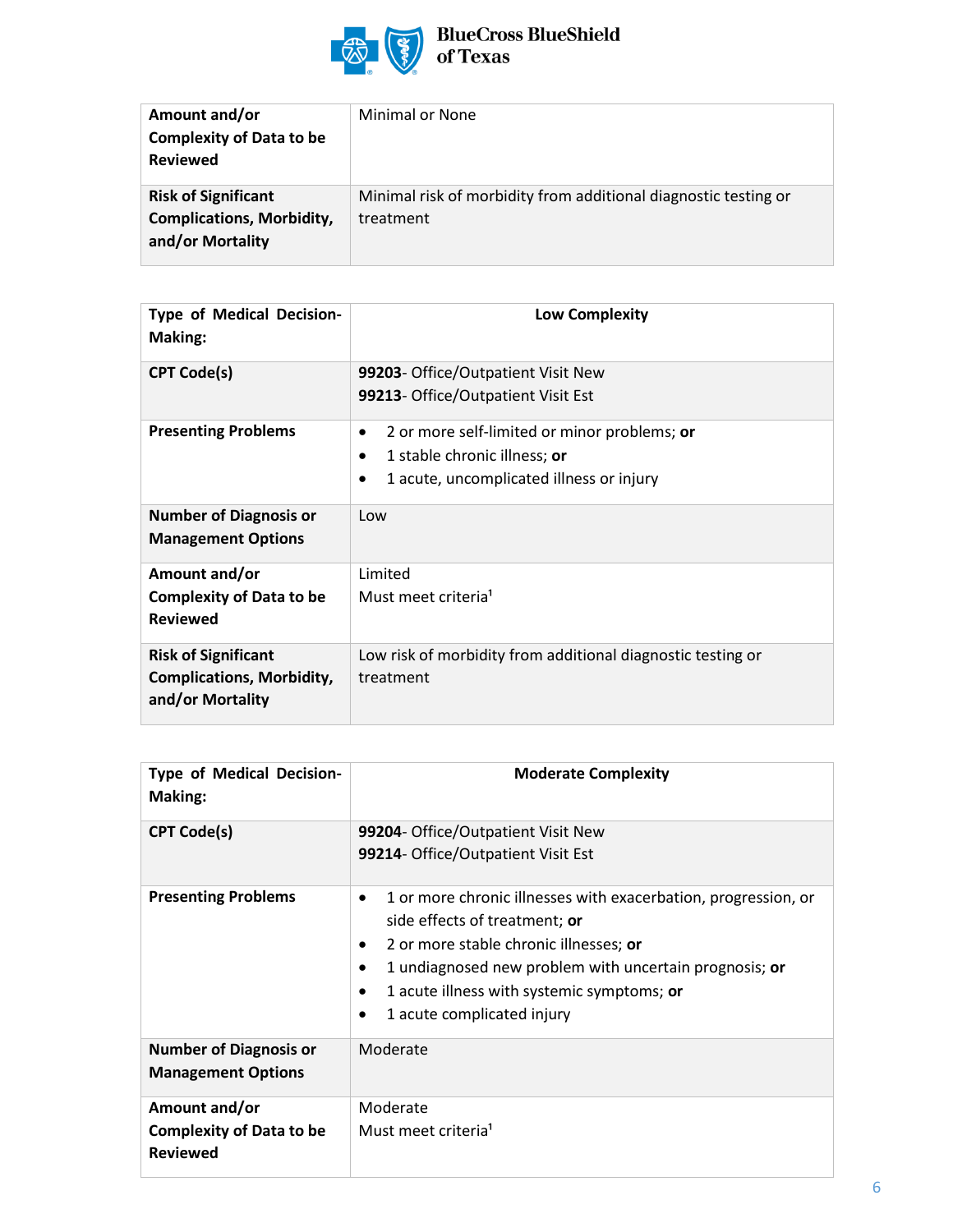

## **BlueCross BlueShield** of Texas

| <b>Risk of Significant</b>       | Moderate risk of morbidity from additional diagnostic testing or |
|----------------------------------|------------------------------------------------------------------|
| <b>Complications, Morbidity,</b> | treatment                                                        |
| and/or Mortality                 |                                                                  |

| <b>Type of Medical Decision-Making:</b>                           | <b>High Complexity</b>                                                                                                                                                                                                     |
|-------------------------------------------------------------------|----------------------------------------------------------------------------------------------------------------------------------------------------------------------------------------------------------------------------|
| CPT Code(s)                                                       | 99205- Office/Outpatient Visit New<br>99215- Office/Outpatient Visit Est                                                                                                                                                   |
| <b>Presenting Problems</b>                                        | 1 or more chronic illnesses with severe exacerbation,<br>$\bullet$<br>progression, or side effects of treatment; or<br>1 acute or chronic illness or injury that poses a threat<br>$\bullet$<br>to life or bodily function |
| Number of Diagnosis or Management Options                         | High                                                                                                                                                                                                                       |
| Amount and/or Complexity of Data to be<br>Reviewed                | Extensive<br>Must meet criteria <sup>1</sup>                                                                                                                                                                               |
| Risk of Significant Complications, Morbidity,<br>and/or Mortality | High risk of morbidity from additional diagnostic testing or<br>treatment                                                                                                                                                  |

**Total time spent on the date of the encounter (2)-**Time is calculated by the total time on the date of the encounter including both face-to-face and non-face-to-face time personally spent by the physician or other qualified health care professional.

| <b>CPT Code (New)</b> | Time          | <b>CPT Code</b><br>(Established) | <b>Time</b>   |
|-----------------------|---------------|----------------------------------|---------------|
| 99202                 | 15-29 minutes | 99212                            | 10-19 minutes |
| 99203                 | 30-44 minutes | 99213                            | 20-29 minutes |
| 99204                 | 45-59 minutes | 99214                            | 30-39 minutes |
| 99205                 | 60-74 minutes | 99215                            | 40-54 minutes |

#### **CPT Code 99211**

**99211**- Office/Outpatient Visit New

CPT code **99211** is eligible for reimbursement if the physician or other qualified health care professional's time is spent in the supervision of clinical staff who perform face-to-face services in the office or other outpatient office setting.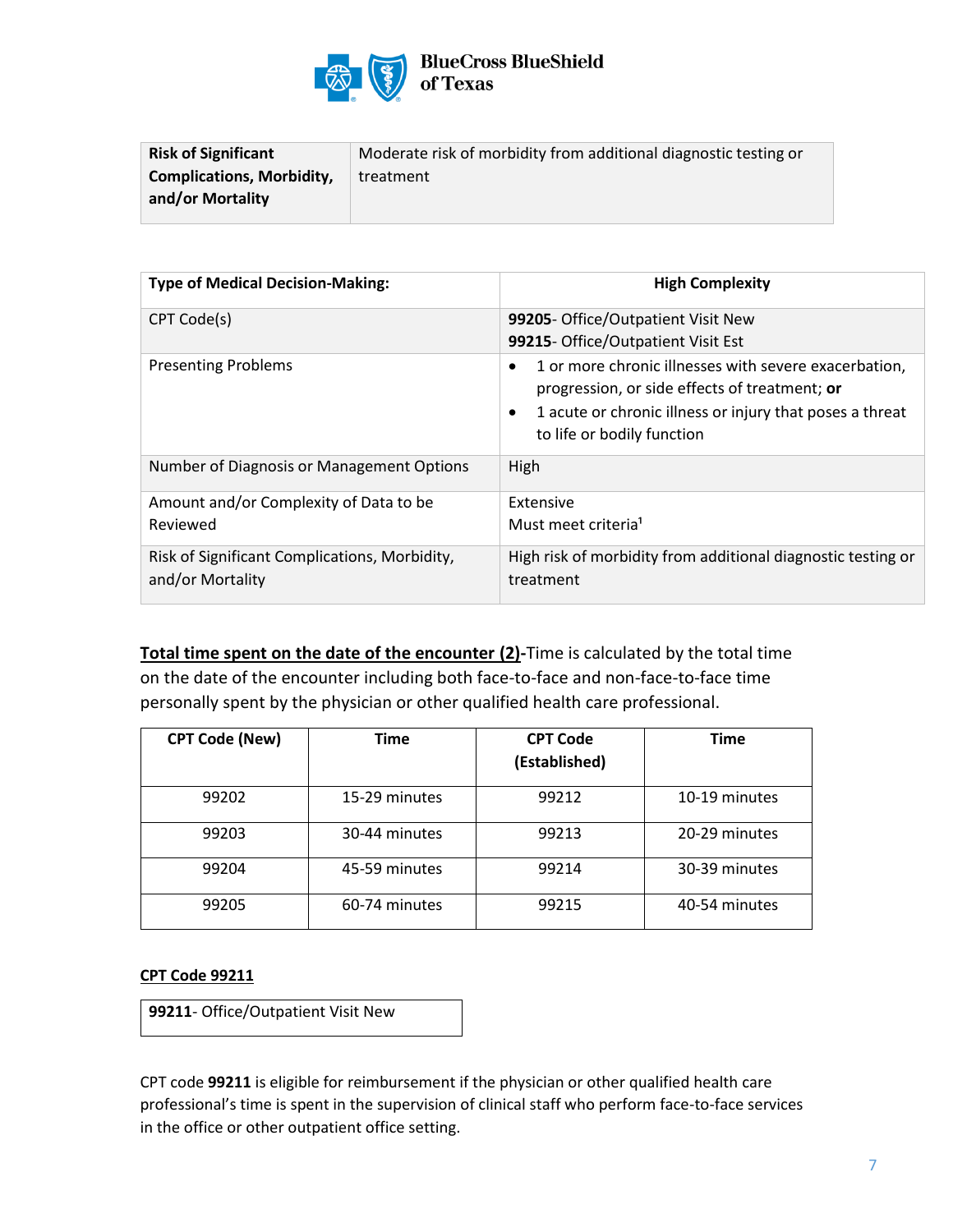

#### **Prolonged Service(s) CPT Codes 99354-99359 and 99417**

Prolonged service CPT Codes **99354-99357** are considered add-on codes and should not be billed without the appropriate primary code. Codes **99354-99357** are billed when a physician or other qualified health care professional rendered a prolonged service(s) that involved direct patient contact that was provided beyond the usual service in an inpatient, outpatient or observation setting except with office or other outpatient services.

Physicians and other qualified health care professionals may bill CPT codes **99354** and **99355**  when billing the total duration of face-to-face time spent on a given date when they provided services in the outpatient setting even if the time spent on that date was not continuous.

Physicians and other qualified health care professionals may bill CPT codes **99356** and **99357** when billing the total duration of time was spent at the bedside and on the patient's floor or unit in the hospital or nursing facility on a given date that involved prolonged service to a member even if the time spent was not continuous. Prolonged service (**99354** and **99356**) of **less than 30-minutes** total duration on a given date should not be billed separately. Prolonged service (**99355** and **99357**) of **less than 15-minutes** beyond the first hour or less than 15 minutes beyond the final 30-minutes should not be billed separately.

Physicians and other qualified health care professionals may bill CPT codes **99358** and **99359** when billing for prolonged services rendered that is neither face-to-face time in the outpatient, inpatient, or observation setting, nor additional unit/floor time in the hospital or nursing facility setting. These codes may be billed for the total duration of time of the non-face-to-face time by the physician or other qualified health care professional even if the time spent by the physician or other qualified health care professional is not continuous. These codes are not eligible for reimbursement when billed with CPT codes **99202-99215** but may be eligible when billed during the same session of other E/M services.

As of January 1, 2021, the Plan will reimburse for CPT code **99417** when billed separately in addition to the primary procedure codes **99205** and **99215** for office or other outpatient E/M service(s) that is beyond the usual service of the total time on the date of the primary service with **or** without direct member contact for each 15 minutes. In addition, **99417** should only be utilized for the time alone and not on the medical decision making. Services rendered less than 15 minutes should **not** be billed using **99417**.

Note, time spent rendering separately billed service(s) other than the E/M or psychotherapy service(s) is not counted toward the prolonged service time.

99354- Prolong E&M/Psyctx Serv O/P (Allowed only once per date, to bill the first hour of prolonged service on a given date, dependent upon the place of service. Cannot be billed with CPT codes 99202-99215)

**99355**- Prolong E&M/Psyctx Serv O/P (Used to bill each additional 30-minutes beyond the first hour, dependent upon the place of service)